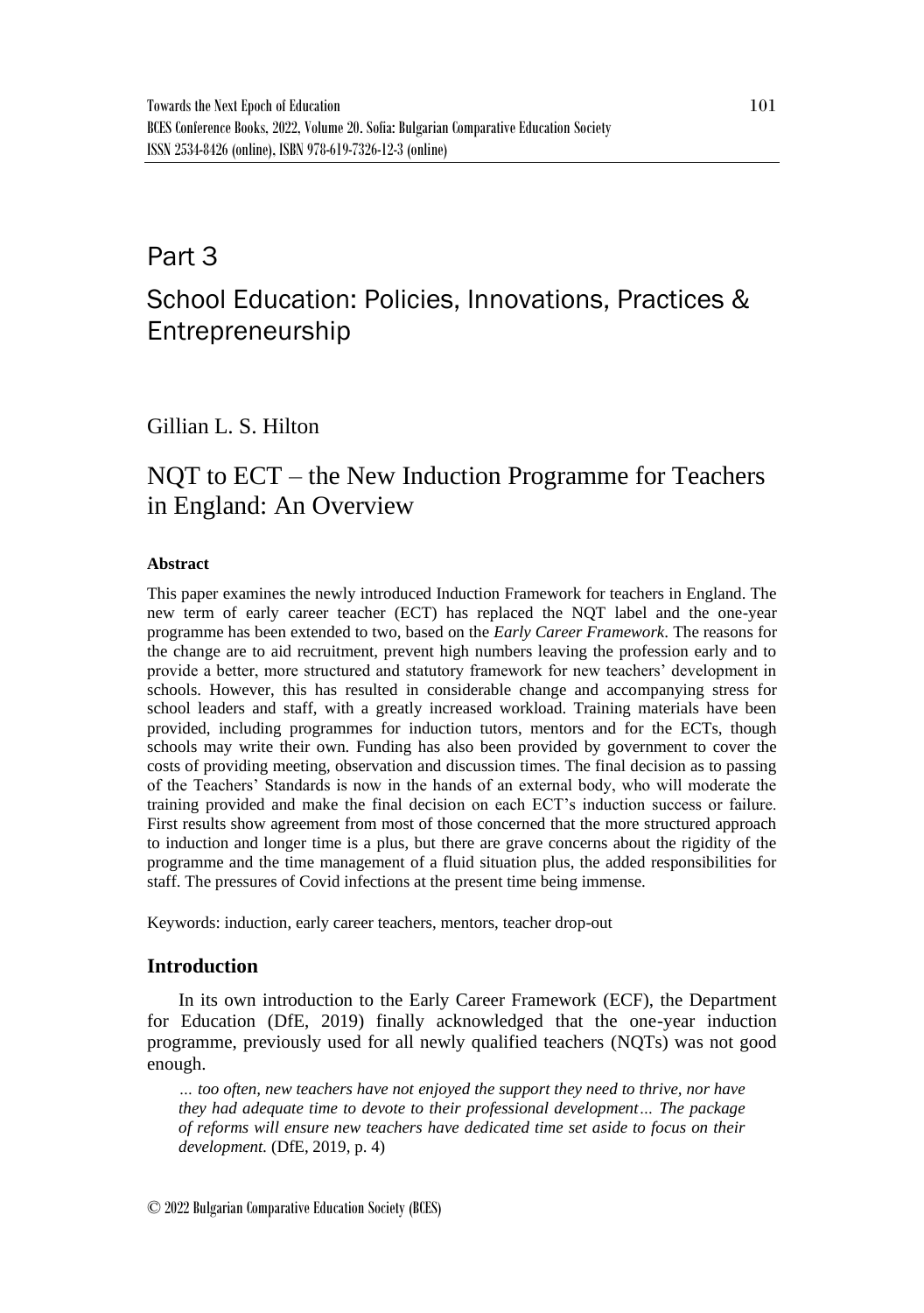In the author's experience as a teacher educator over many years, it was clear that the provision of mentoring support, for those in their first year of professional life, was at the least patchy and often poor. Of late, the DfE has also acknowledged that the drop-out rate of new teachers by the fifth year in the profession is alarming (Hilton, 2017). This, though mostly attributed to the massive workload, poor pay rates and poor behaviour of students, a large part was played by the unstructured and limited support provided for some new teachers, by the one-year induction programme. There was a lack of good mentoring by properly trained mentors and the provision was, in some schools, done with an insufficiently serious attitude towards the need for excellent care and guidance, for those new to the profession. Indeed, in some cases in the author's experience, it was entirely lacking and little was done in some schools or departments to challenge this poor response. Now, serious attempts are being made to improve this situation, as noted in the government's documents and the education press and from some limited research undertaken here. However, combining these changes with the stresses of the pandemic are proving extremely difficult for school leaders.

#### **The induction process**

The new Early Careers Framework (ECF) sets out much more clearly, what is required in the now two-year induction process, including clear goals to be achieved during this learning and move towards professionalism. The now Statutory Guidance Document (DfE, 2021) must be followed by all maintained relevant schools, and includes the roles of bodies such as Local Authorities, Academy chains, British School Overseas (BSO), Pupil Referral Units, Further Education and Sixth Form Colleges, Teaching School Hubs and Nursery schools. Every teacher employed in establishments where induction is mandatory must complete the twoyear induction satisfactorily. The induction guidance is not an official assessment process, that assessment is carried out in relation of the Teachers' Standards (DfE, 2011, revised 2013, 2021). The ECF is however, a structured programme to be embedded in the induction process and in the first year, ECTs will have a 10% timetable reduction and in the second a 5% reduction. This is to enable them to have time to complete the programme, discuss their progress with mentors and induction tutors. In order to begin induction to teaching, the ECT must have been awarded Qualified Teacher Status (QTS), by an approved body. The induction period will be overlooked by what are termed, 'appropriate bodies', appointed by government, who will judge the success of the offered programme and decide if the inducted teacher has achieved the standards required, using the evidence provided by their headteacher. This 'approved body' must be chosen from one of the following groups and the agreement must be in place before the ECT begins teaching (DfE, 2021, p. 16):

*A local authority with which the school reaches agreement A teaching school hub (subject to the conditions) National Teacher Accreditation (NTA) The Independent Schools Teacher Induction Panel (IStip) (for their members and associate or additional members only) The local authority in which the school is situated (if agreement cannot be reached between the school and one of the above)*

102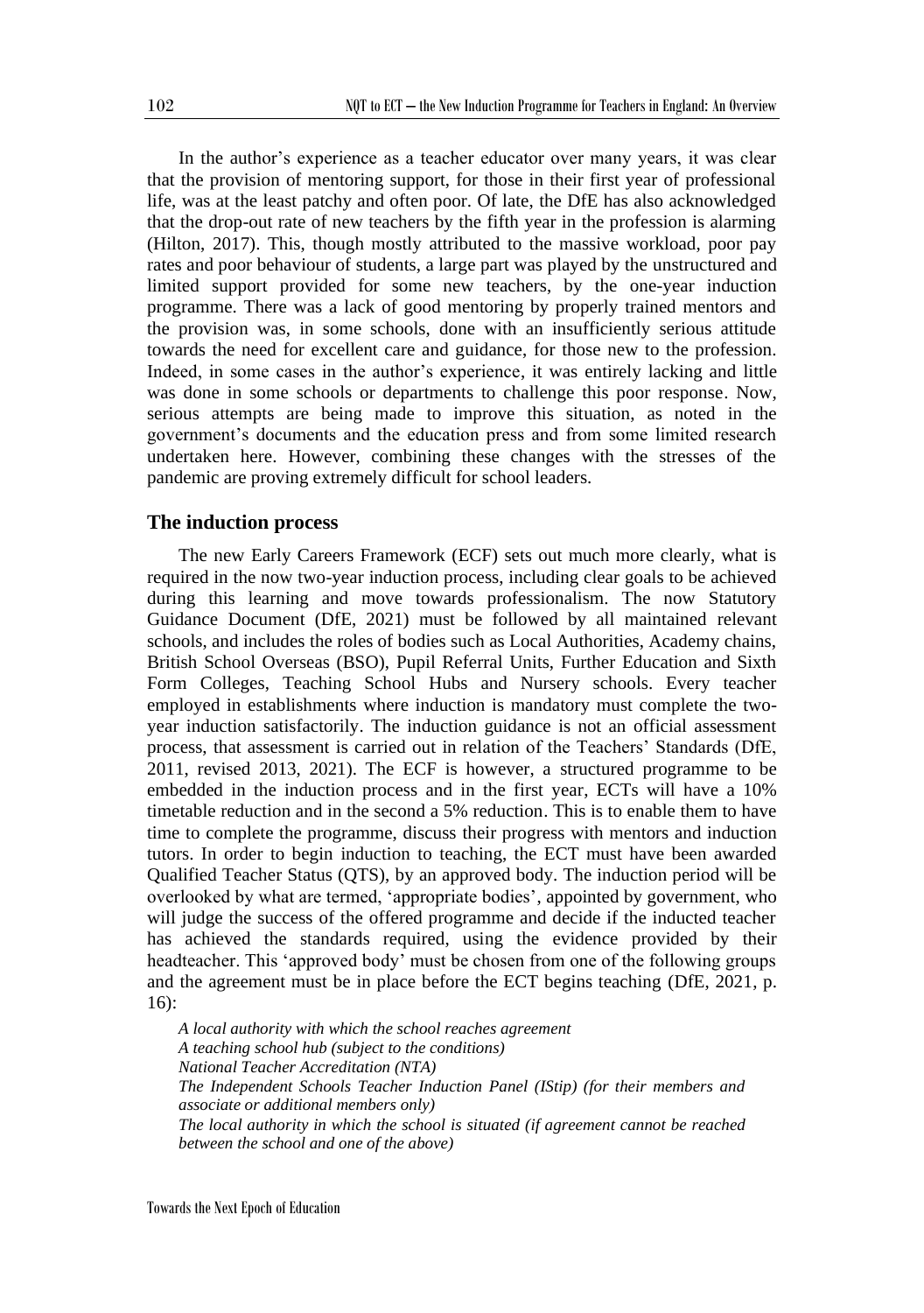This provision will be paid for by the school and the 'approved body' will be responsible for monitoring the support given to the ECT throughout the induction process, in addition to making the final decision about the passing or failure of induction by the ECT.

Schools will have an induction tutor who oversees the process and for each ECT, a trained mentor will be in place. The ECT will be regularly monitored throughout the process with two formal assessment periods, mid-way and at the end of the induction period. Part time ECTs will have this adjusted to suit their employment. However, if they can achieve the teaching standards earlier, this is acceptable. Any programme used must ensure it follows the ECF and prepares the ECT for assessment. Any teacher who fails to complete the induction period successfully, will not be allowed to repeat the process (though appeals will be allowed), but may keep their QTS from the training course undertaken. Schools in special measures will not be permitted to employ any ECTs.

#### **Purpose of induction**

This is to ensure that there is continuity between initial training and moving towards becoming a professional teacher. The ECF providing guidance for the programme to be followed and the Teachers' Standards, the level against which the ECT is assessed. The idea is to provide the ECT with 'the tools to be an effective and successful teacher' (DfE, 2021, p. 8). However, requirement for induction is related to the maintained or not, status of the school, as many schools are now outside of local government control.

Somewhat confusingly the DfE states that:

*There is no legal requirement to satisfactorily complete an induction period if an ECT intends to work solely in the independent sector, an academy, a free school, a BSO, an independent nursery school or an FE institution. However, it may be possible for an ECT to serve a statutory induction period in such settings as set out in this guidance.* (DfE, 2021, p. 9)

It will be interesting to observe how these educational organisations will react to the optional requirements but it is possible to speculate, that they will in most cases follow the induction process or the future career of ECTs could be made difficult, if they wish to move to a school which requires that the induction process was successfully passed.

It is essential that the ECT is appointed to a role that is appropriate for their experience and gives them the opportunity to move on and learn. In addition, schools will have to ensure, that the pressure of teaching difficult classes is not normally imposed on ECTs. Nor should they be expected to teach outside of the age range for which they trained. Non-teaching duties are to be supported with guidance and training. As required, independent assessment as to the quality of the induction provided will be made by the named appointed 'appropriate body'.

#### **Providers of training**

Schools have a choice of programme provider. This may be a DfE funded provider, who will design and deliver the funded programme, face to face and online. Schools may also choose to deliver their own designed programme, based on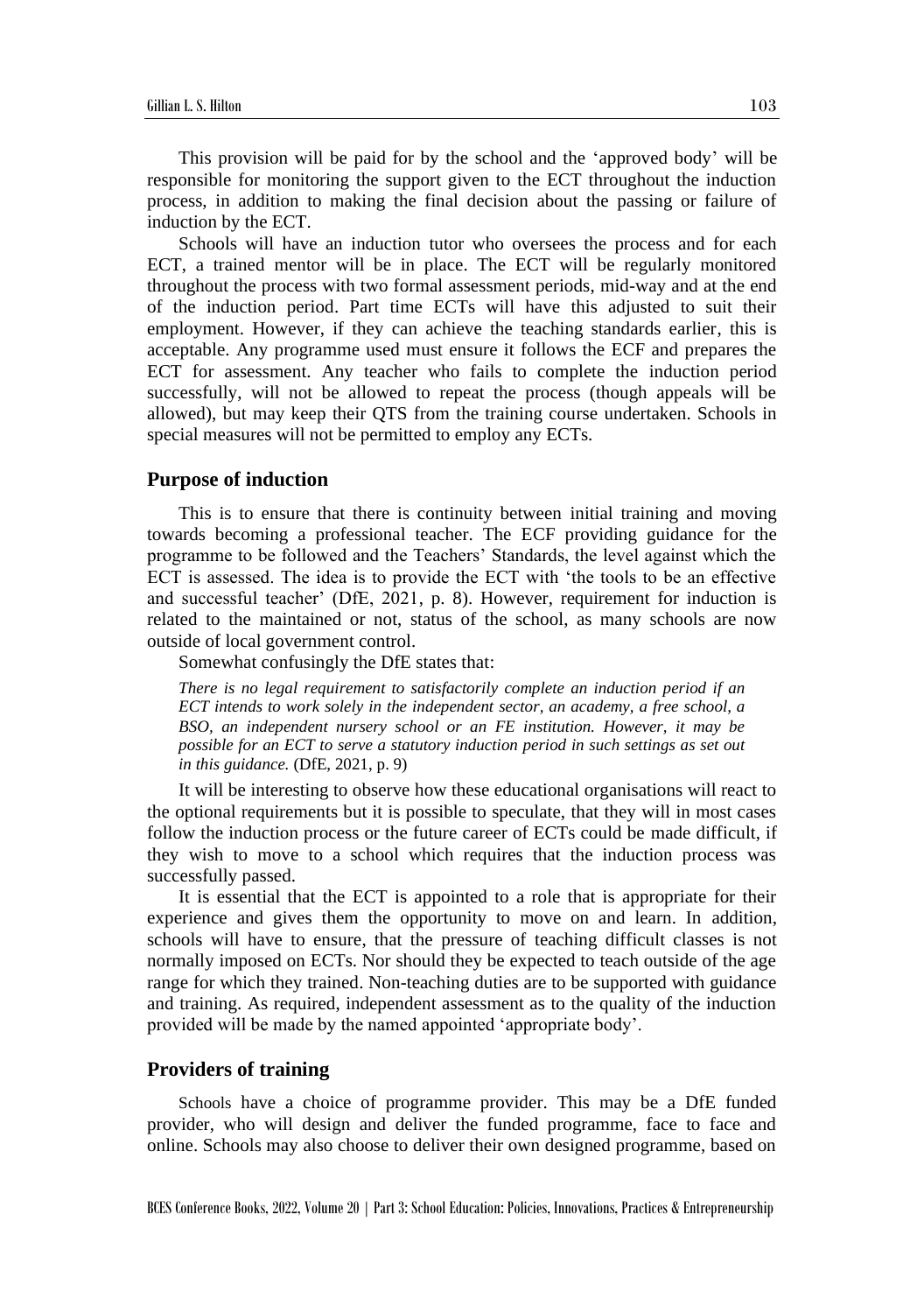the ECT Framework, using free DfE approved materials. These include materials for the ECT and the mentor. Induction tutors and mentors must be appointed by the school from teachers with QTS and appropriate experience. All holders of these roles need to be given sufficient time to undertake them and to complete the requisite training, by relief from other teaching duties. In addition, the ECT's teaching practice must be assessed regularly by the induction tutor or another appropriate person, against the Teachers' Standards. Records of these observations must be kept and a discussion be undertaken between the observer and the observed, regarding progress. The formal assessment against the Teachers' Standards are made by the head or induction tutor and judgement from their reports as to the success or otherwise of the ECT, will be made by the appointed body as mentioned above, from the records kept. From these records the headteacher will recommend the passing or failure of the induction period for the ECT; the 'appropriate body' making the final decisions.

The ECF programme was trialled in various areas, prior to universal rollout. Researchers from UCL examined 3 pilot programmes prepared for ECTs and mentors and run by external providers. The initial results (Hardman et al., 2020) demonstrated that the new programme of the training for ECTs and mentors, could become embedded as a normal process in school life, resulting in a cultural change in schools' attitudes to new teachers and to mentors. The programmes also enabled the embedding of current research more readily into school practice. This they believed, could improve retention and enhance teacher standards. However, there were serious concerns about the increasing workloads for all concerned. These findings resulted in a guide produced by UCL Institute of Education, to help schools prepare for and introduce the new ECF (Daly et al., 2021).

#### **Maximising the ECT experience**

In order to make most use of ECTs abilities, Sykes (2021) suggests that ECTs should be able to question the status quo in schools and be encouraged to put forward ideas, not discouraged, as often happens Experienced teachers, can learn from the new ones. For example good digital skills and an awareness of what gaps in their own learning, as well as those of the ECT, may need to be supported, in order for both to improve. In addition, communication between experienced and new teachers needs to be actively encouraged, to enable a sense of belonging for the newcomers. It is essential to ensure that new ECTs have a chance to relate to other ECTs socially, to gain support and to their experienced colleagues, who can be a great source of advice and encouragement. Above all, the role of the mentor can make all the difference to success or failure. Ensuring that mentors carry out their duties well and that they are given the requisite time and space to so do, helps achievement of success for the ECT. Brewer (2021) asks why mentoring now is seen as so essential, yet has featured so little, until the present legislation put it at the core of the in-school training of new teachers? This author also asks why in the past excellent teachers have been presumed to be those who will be excellent mentors, as this should not be assumed. Further questions also have to be asked such as, should all teachers be expected to mentor others; how can mentors be given the requisite time to do their best for the ECT; what criteria should be applied when appointing a mentor (for example good subject knowledge, excellent teaching skills); how can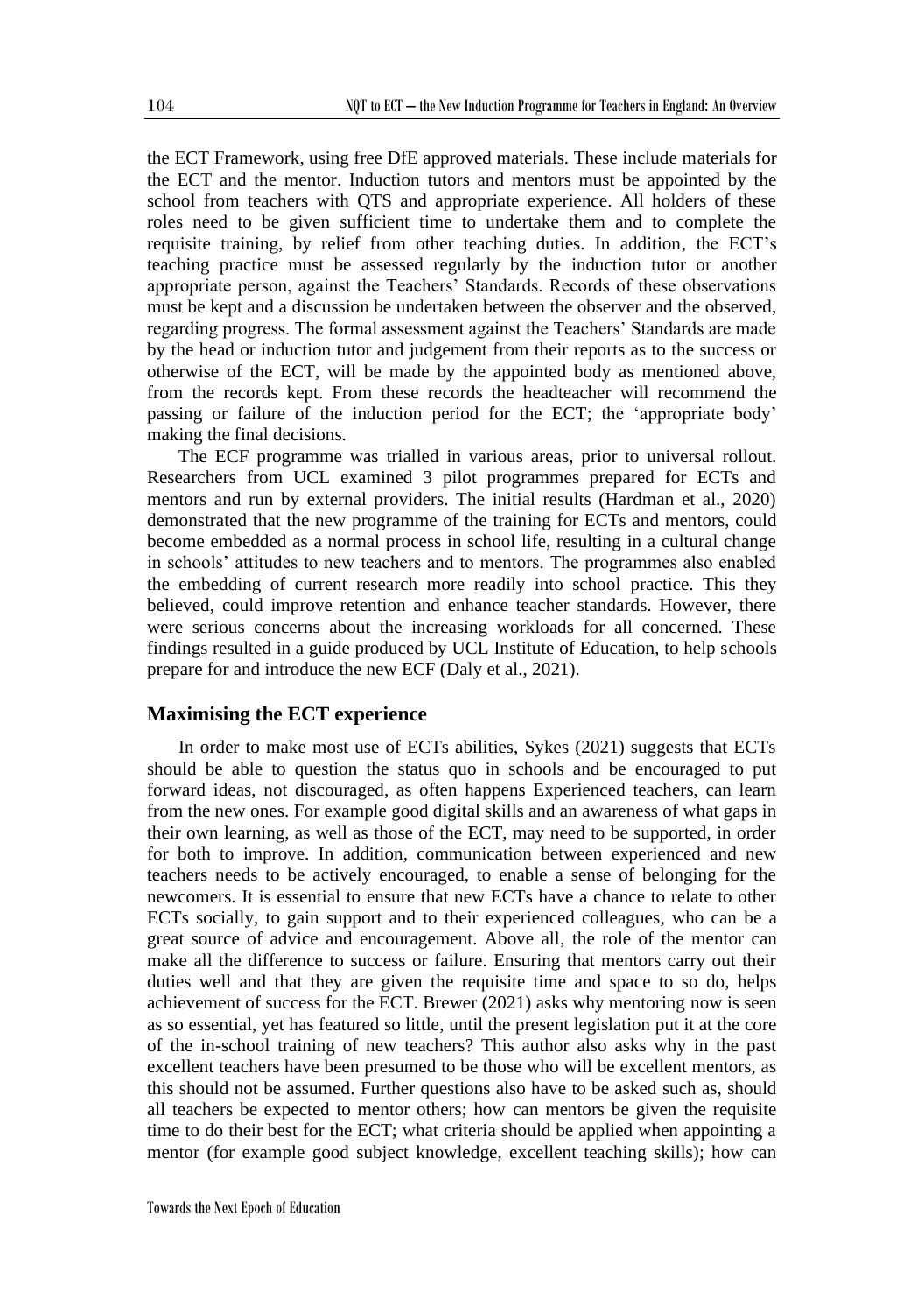mentors be supported when their ECT is not performing as is expected, as good coaching from mentors is now expected; how can mentors be prepared to deliver these new skills and use up-to-date research to underpin their coaching of the new teacher?

In addition, Parker and Hallahan (2021) point to the fact that all staff who observe the ECT for a lesson and offer feedback, will need to understand the new observation protocols (they have to occur more frequently), therefore requiring more cover allowance for the teacher observers. They will however, have less of an influence on the final outcome for the ECT. Mentors too they say, will need sufficient time to work with the ECTs and also have time to undertake the training provided and gain a clear, deep understanding of the ECF.

#### **Teething troubles**

As for all major changes in policy, well received initially, the ECF as it was introduced into schools in the autumn term of 2021, started to become an area of concern. Severs (2021, p. 3) describes the ECF as an excellent proposal in theory but that, 'it is part of a shifting of responsibility for teacher retention onto schools'. Reports of concerns about the massive amount of time required for ECF's implementation and the lack of early enough training for the new mentors and others involved in the ECF process, began to emerge. Severs (2021) further questions if the teachers delivering the new induction process are sufficiently adept in the skills required, have the necessary motivation and have been awarded the required status for their role to be taken seriously? This author questions if the appointed teachers are sufficiently motivated to undertake the task, in addition to their already high workload? This presents a problem for school leaders, as if they fail to retain ECTs in the profession, the school and its programme will be blamed, rather than a poor salary and difficult working conditions.

At the end of the first term of implementation, reports began to emerge (Hallahan, 2022) that there was frustration over the rigid structure of the ECF, some of it already covered by new teachers in their initial training. There was an absence of an individual, flexible approach to the new teachers coming into schools, with very varied experiences. This is becoming a real issue for schools, mentors and induction tutors are labelling the ECF regime as rigid and criticise its lack of adaptability to serve individual needs. There is a lack of understanding it appears, of the widely differing needs of the ECTs, their strengths and weaknesses and their different initial training regimes. Additionally, there is too much concentration on form filling, reading material and watching videos to a strict timetable, not individually focused or related to specific needs. Teachers questioned by Hallahan (2022) were also concerned that needed changes to the ECF would not occur quickly, or at all. When questioned on this. the DfE up till now (28.01.2022), has not responded, but one provider of course material has agreed that the programme needs revisions and that the work overload is of great concern.

At the end of the first term of implementation the NAHT union, which represents school leaders, reported that after surveying over 1000 schools there were serious concerns about the ECF and its work overload for ECTs, mentors and induction tutors. The results show ninety-five percent of leaders questioned,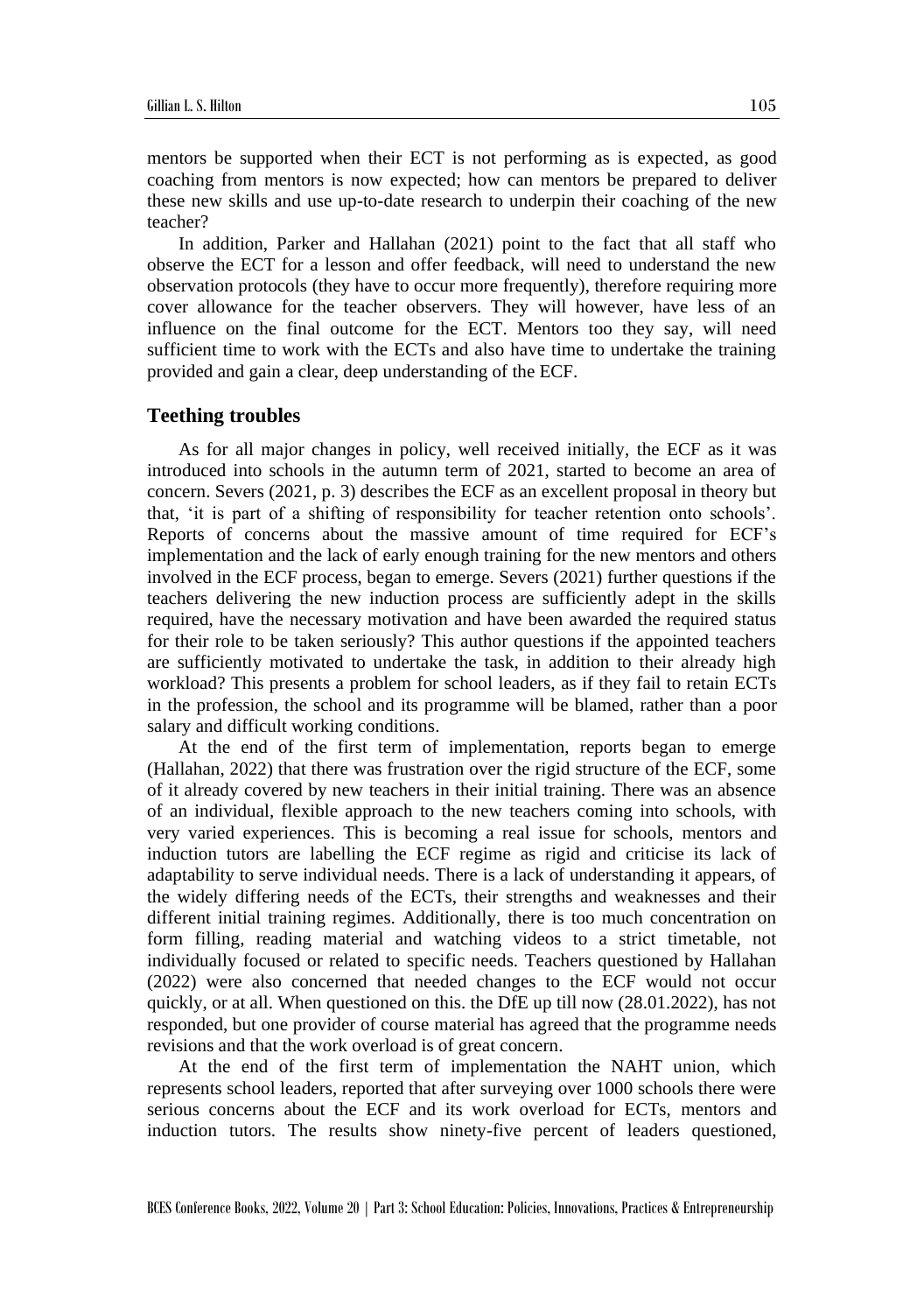believed ECTs workloads were far too high and as a result the ECF will drive people out of teaching (NAHT, 2021). Mentors too are overburdened.

#### **Research**

Interviews were conducted within a large secondary Academy (part of a major Academy chain), where the head had opted to offer new teachers the ECF induction package. The school was using government approved materials to deliver the twoyear programme and an 'appropriate body' had been agreed, in order to judge the progress of the new teachers and their success or failure of induction. The induction tutor (female) and two members of staff (one male one female) who had mentoring responsibilities in maths and English subjects, were interviewed over Zoom. The head however, was reluctant to allow the ECTs to be involved in the research, citing the pressures they were already subjected to. In addition, the head of a small oneform entry primary school agreed to be interviewed. This year no new teachers had been appointed, but the head was well aware of the ECF and what she would be obliged to undertake in future years.

In both schools the idea of mentoring using properly trained mentors and a twoyear programme was seen as the way forward, in order to improve the entry of new teachers into the profession. However, the practicalities of the introduction, with Covid still raging, causing multiple absences of teachers and students, was raising great anxiety and problems, particularly in the secondary school. On the whole the mentors and induction tutor were pleased to receive training on these roles, but the aspect of the time involved to undertake the training and oversee the progress of the new teachers, was causing a great deal of strain on the school system. Although extra government funding had been supplied to allow those in positions of responsibility to undertake their new duties, cover teachers had been difficult to find, as a result of the Covid pandemic.

*Sometimes it is impossible to find someone to cover my meetings with new teachers, as there are no cover staff out there, as so many teachers are off sick or isolating, due to being near an infected person. I am doing the training in my own time.*  (Induction tutor)

Similar problems were encountered by the mentors, the maths teacher in particular explaining:

*The country is already short of maths teachers and this is an added burden, there are not the specialists out there to cover lessons. I am having to set work and school staff do the covering. It's not acceptable to burden them in this way, but all we can do in these difficult circumstances. Plus, I then have to correct the work done in these classes taken by anyone who is free.* 

In addition, the interviewees were concerned with the rigidity of the programme and its lack of an approach that really worked for individuals and their specific needs, which all differ. It was they thought, a 'one size fits all approach' which is not helpful and that there should be a possibility to move the sections studied at various times, to suit individual needs of ECTs.

Similar concerns were expressed by the head of the primary school.

*We are a small school with little extra staff time to cover lessons, as everyone is more or less occupied all the time. I am thankful that the induction tutor has been able to do the training in her non-teaching time, but what we will do when the*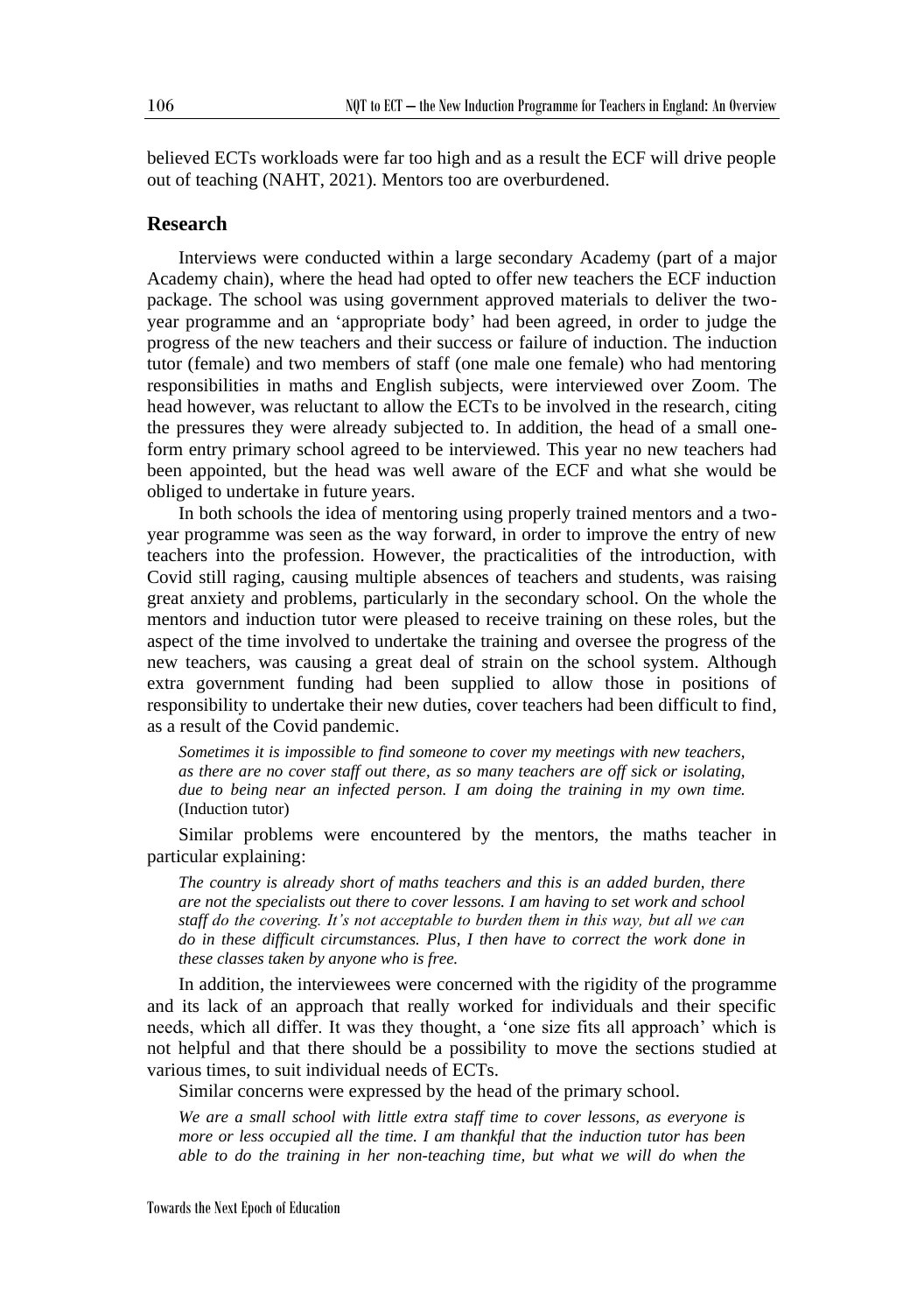*school does have, say more than one new teacher? It will be so difficult to find cover on such an irregular basis, to observe odd lessons and discuss progress with the new teacher and the subject lead teachers in the school. I realise that extra funding will be provided, but this is not similar to cover for a teacher off sick for a week or longer, but small stretches of time for observations, discussions etc. I can see it all being done at lunchtime or after school, which is not fair to any of those involved. The idea is excellent and it is right that new teachers should be given good support and training on the job, but how to organise it worries me greatly. I hope to ask other heads locally how they are managing this experience, before I have to put ours in place practically.*

#### **Conclusion**

Hardman (in Amass, 2021) suggests that the ECF is major move away from the old system towards a clearer framework, specifying what rights all new teachers have to ongoing support, the knowledge they need to acquire and the stress on research informed teaching. This is aimed at improving quality and recruiting and retaining new teachers in the professions. However, the new system has implications for schools, regarding time allocation, the provision of cover staff, the good use of government funding and more. In addition, in large schools it is possible that a team needs to be established to ensure that all departments are following the implementation of the framework in similar ways. The choice of programme, from one funded by the government or one self-devised, needs careful consideration, as the time required to plan and implement a totally in-house new programme, will impact heavily onto staff. In small schools however, the ECF may be in the hands of only one or two people and ensuring all staff have knowledge of the new system is essential. Timetabling will be another challenge, with training for mentors, the induction tutor, plus mentoring and discussion and assessment times between ECT, mentor and induction tutor, built in. This will change annually depending on how many ECTs are employed. Mentors will need to be carefully chosen and their training and that of others involved in the process, strategically inbuilt. This will require good ICT provision, as the training programmes are based online. Alongside all these concerns, has to stand the realisation that the ECF is not a tick-list, or the only area where a teacher needs to achieve success. Other areas, such as becoming and acting as a professional, successfully acting in the administration/general school roles and constantly increasing subject knowledge and skills, such as online teaching are essential. Plus the need for high standards of ethics expected by the profession, is a requirement for excellent teachers. To achieve all this there needs to be a major cultural shift in schools in the way teachers are inducted into the profession. This move is undoubtably sensible, but it is putting immense pressure onto already stretched schools and teachers, in the middle of a pandemic.

### **References**

Amass, H. (2021): Six steps to make the Early Career Framework work. *TES*, 11<sup>th</sup> June 2021. Brewer, F. (2021): How to mentor the mentors. *TES*, 30<sup>th</sup> July, 2021.

Daly, C., Gandolfi, H., Pillinger, C., Glegg, P., Hardman, M. A., Stiasny, B. & Taylor, B. (2021): *The Early Career Framework - A Guide for Mentors and Early Career Teachers*.

BCES Conference Books, 2022, Volume 20 | Part 3: School Education: Policies, Innovations, Practices & Entrepreneurship